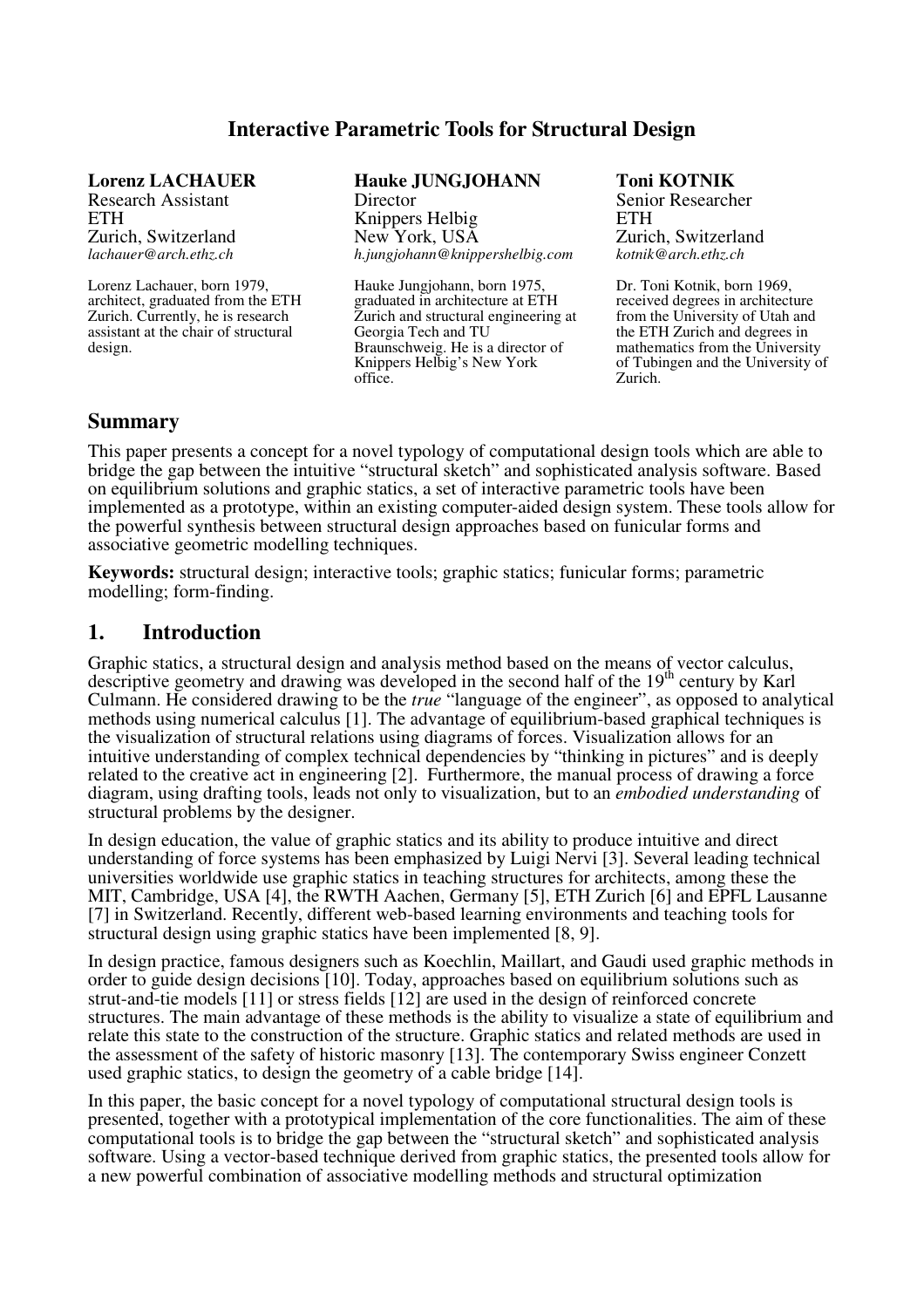approaches based on funicular forms, similar to a recently proposed system [15]. Tight integration in the contemporary design workflow, visualization and interactive feedback in real time will lead to an intuitive understanding of structural correlations and thereby advance creativity in the design process. The conceptual framework for the integration of structural constraints in a parametric model has been described earlier [16]. The presented tools now offer a systematic approach for the integration of structural constraints into parametric systems in general.

The content of this paper is as follows. Section 2 briefly summarizes the theoretical background of the tools: equilibrium solutions in structural design, graphic statics, and associative modelling techniques. Section 3 describes basic concepts and prototypical implementation of the presented tools. To conclude, section 4 shows two applications: a parametric 3-dimensional truss, as a design example, and the analysis of an arch with two fixed ends.

# **2. Theoretical background**

#### **2.1 Equilibrium solutions**

The structural design approach presented in this paper, based on equilibrium solutions, is predicated on the lower bound theorem of the theory of plasticity and the rigid-plastic material model [17]. These assumptions allow for describing the transfer of loads by only considering equilibrium of forces while neglecting material stiffness and deflections. All systems modelled with the tools presented here are considered as statically determinate or kinematic pin-jointed structures, with axial forces in the members only. This basic design approach allows for direct assignment of minimum dimension for all structural members for a given state of equilibrium. For these member dimensions, the structure is safe according to the lower bound theorem of plasticity theory, as long as no elements are in danger of buckling. Plasticity theory has been applied successfully to the design of steel [18], reinforced concrete [12] and masonry [19]. In general, the theory can be applied to any ductile material. The designer has to use additional means for stiffening, if the system forms a mechanism, in order to prevent it from collapse for asymmetric load cases.

### **2.2 Graphic statics**

Graphic statics can be described as a set of geometric algorithms based on vector calculus and descriptive geometry in plane [20]. These algorithms allow for solving problems from vector calculus, as they occur in the search for equilibrium solutions. Forces are represented by position vectors; the geometry of a structure is represented by a line diagram of the axes of all structural members and external loads (Fig. 1). This diagram is called the *form diagram*, while the force distribution in the structure is represented by the *force diagram*. Each axis in the structure is



*Fig. 1: Form and force diagram of a hanging cable for one node (above); joined diagrams for three nodes (below); from* [6]*, p. 17* 

corresponds to one parallel line in the force diagram; the line's magnitude is proportional to the inner force in the element. Each node in the form diagram corresponds to a closed polygon in the force diagram. Global equilibrium is guaranteed through a closed diagram. The geometric relationship between form and force diagram is called *reciprocal*. For a statically determinate structure, there is one unique force diagram, irrespective of scaling. The power of the graphical method is related to its ability either to construct the force diagram from the form diagram, thus using graphical techniques for analysis purposes, or to construct the form diagram from the force diagram, in this way applying a form-finding algorithm. For this paper, the focus is clearly on the latter approach.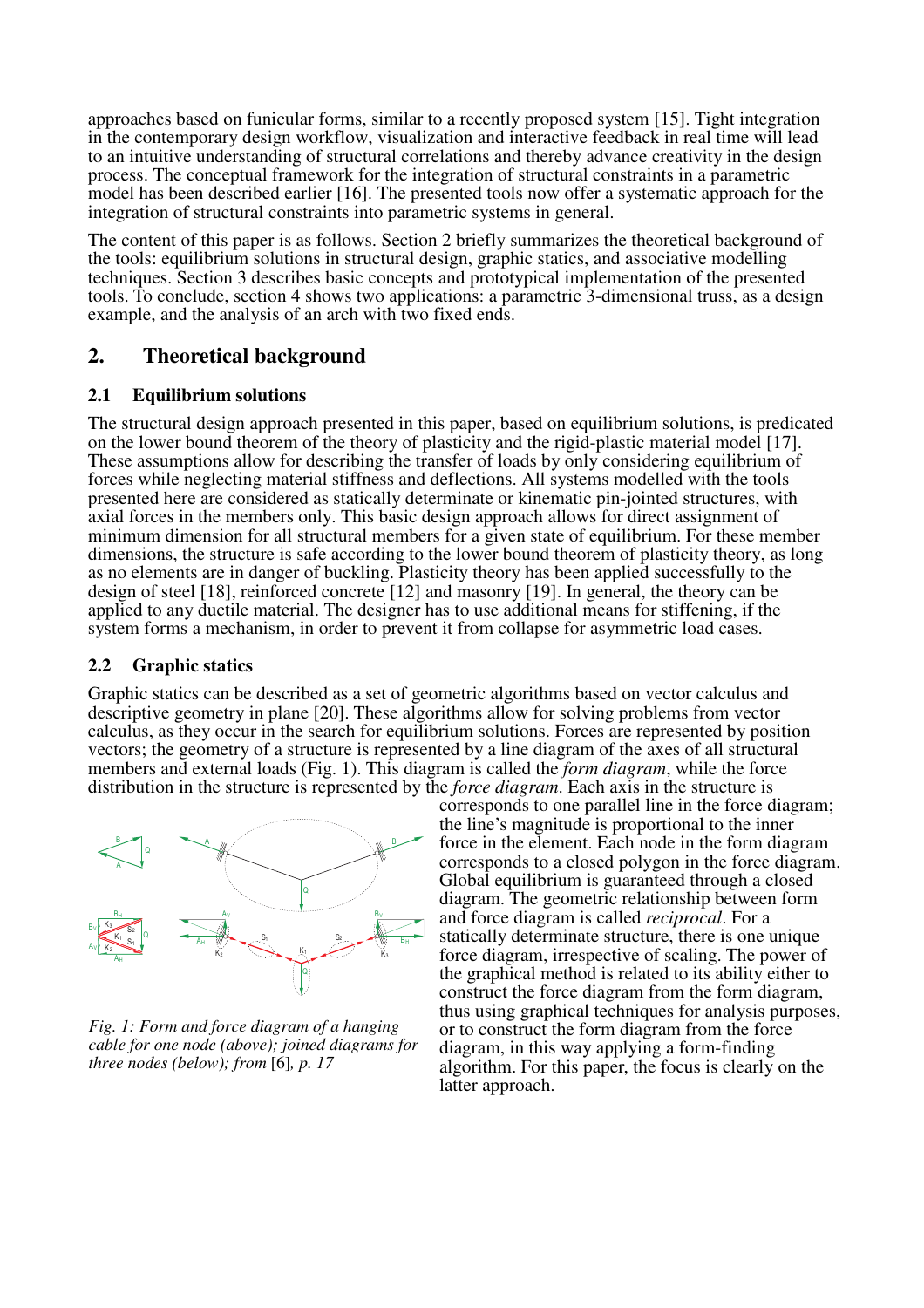### **2.3 Associative modelling**

In the last twenty years, influenced by software developments in the airplane and animation film industries, parametric modelling environments have become increasingly popular among architects and engineers [21]. Programmable interfaces enable the designer to automatically generate geometric objects according to a self defined algorithm. By these means, the designers gains full control over modelling and construction of complex forms. In the last decade, a new evolution of software has allowed for the definition of geometric relations between objects of 3-dimensional CAD models using visual programming editors (VPE). These editors visualize relations between objects, and thus lead to an intuitive programming practice. Moreover, such systems enable the designer to inscribe certain constraints in the geometry, with the result that one part of the model is depending on the geometry of another part. The relations between geometric objects are mainly described with the means of vector calculus; a *parametric definition* basically describes a geometric algorithm.

### **3. Parametric tools for structural design**

### **3.1 Implementation**

The core functionalities of the tools presented in this paper has been implemented prototypically for the computer-aided design (CAD) software *Rhinoceros 4.0* together with the parametric modelling plug-in *Grasshopper*. This plug-in uses a VPE as an interface to the user, enabling the definition of parametric relations between geometric objects and numerical parameters. Each parametric definition consists of functional units, the *components*, which are linked with "wires" that transfer data (Fig 2.). A component processes input data that is received from the nodes on the left side and produces resulting data that is transmitted from the output nodes on the right side of the component. Data can be a list of numbers, vectors, or objects. Special components are used to link object from the CAD modelling environment into the VPE. A variety of functions for geometric operations numerical calculus, and vector calculus, are already available as components. Additionally, there is the possibility to create user-defined components using the scripting language VB.NET. This facility has been used in order to add the tools described below to the associative modelling system. The following paragraphs will describe some core concepts in detail.

### **3.2 Forces**

In the proposed system, a force is represented by a straight line positioned in space; the direction of the force is defined by its internal parameterization, resulting from the drawing sequence of start and end point. The magnitude is given by the line length. Any straight line will be interpreted as a force, if connected with the corresponding input nodes of a component that interprets the line as force. Visualization of external forces is provided by a component that draws a green arrow at the position of the input line, in the direction of the force. The inner force in a member of a structural system is described as the couple of a real number and a line object that defines the member's axis. The sign of the number identifies whether the element is in tension or compression. Inner forces are represented by cylinders around the element's axis; its diameter is defined by the magnitude of the inner force, tensions forces are coloured in red, compression forces in blue.

### **3.3 Systems**

With the tools presented in this section the user is able to create basic pin-jointed planar systems that are determinate or kinematic. The concepts of graphic statics are used, to understand the degrees of freedom in these systems and to solve them. Structural systems are formed by the interpretation of lines, curves and points as structural elements and forces, through custom components. Therefore, three simple examples are discussed (Fig. 2-4). The first two examples present a kinematic and a determinate system. The third example shows a structural system, that combines the two antecedent ones.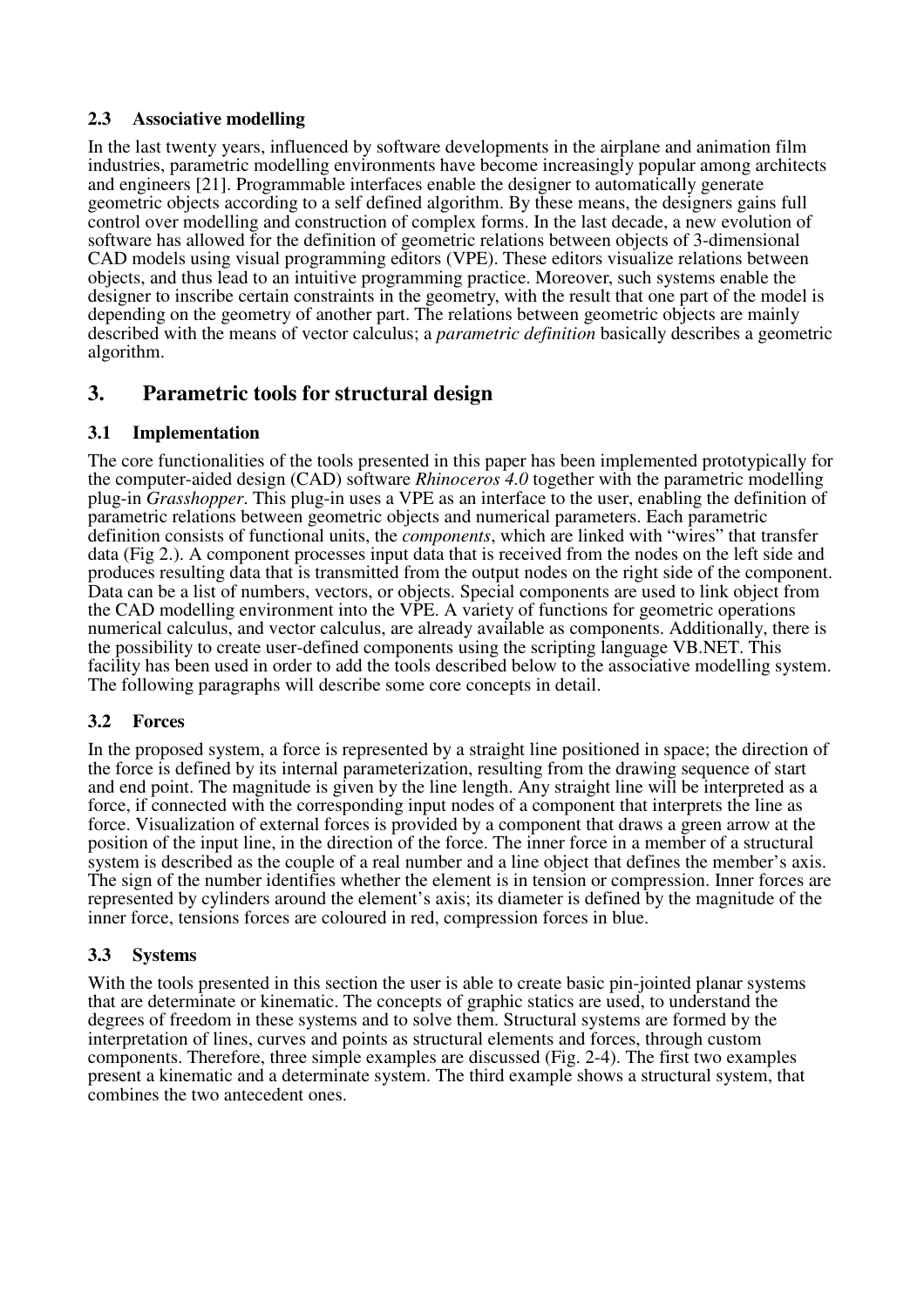In general, for a fixed geometry and an arbitrary set of forces, a kinematic system, as it is illustrated in figure 2, has no state of equilibrium. Graphic statics provides a strategy to re-formulate the problem in a way, that it has a unique solution, and thus becomes "determinate". The construction of the *funicular* used in graphic statics is a method to solve the problem [22]. Funicular forms represent the shape of a hanging cable or arch for a given loading. By releasing the geometric



*Fig. 2: The funicular component. Input: lines as forces and points as supports, and rise as real number (left above). Parametric definition: Funicular component and two components for visualization of inner and external force (right above). Output: funicular polygon, force diagram, reaction forces (left below). Structural system: kinematic (right below).* 

constraints, if the joints of the structure are not fixed to a point, but may slide along a straight line defined by the force, the system becomes uniquely solvable for a chosen *rise*. The rise is a numerical parameter that "scales" the solution along the force lines, called *lines of action*. The force diagram has the typical fan structure, consisting of small triangles, each representing one node of the funicular in equilibrium. With a change of the input parameters, supports, external forces or rise, the geometry of the funicular polygon and the force diagram updates in real time. To solve the problem algorithmically, the method mentioned above is implemented by means of vector calculus. The concept of the line of action allows a highly controlled formfinding approach to cables and arches.

A statically determinate structural system, as shown in figure 3, has a unique solution. Unlike the funicular, this system is directly solvable for any given geometry and loading. The idea of that component is the analogy of a cantilevering bridge deck with inclined hangers for given loads in the



*Fig. 3: The cantilever component. Input: curve as deck, variable number of lines as force axes, numerical load magnitude (left above). Parametric definition: cantilever component, and two components for visualization of inner and external force (right above). Output: force diagram, reaction forces (left below). Structural system: determinate (right below).* 

z-direction at all joints. The component solves for inner forces and support reactions. The solving method is based on the means of vector calculus, starting at one end of the deck. At the outer left joint, the nodal loading *l1* can be decomposed into two forces, one in the direction of the first deck segment, the other in the direction of the first hanger  $l_1 = h_1 + s_1$ in a unique way. This node is represented by the triangle at the upper tip of the force diagram. The next node can be solved in a similar manner: nodal loading *l2* and the force in the deck  $s<sub>l</sub>$  result in the force  $r<sub>l</sub> = l<sub>2</sub> + s<sub>l</sub>$ . The resultant *r<sup>1</sup>* is decomposed in the forces in direction of the second hanger and the second deck component  $r_1 = h_2 + s_2$  uniquely, and so forth. This node is represented in the force diagram by the quadrilateral below the triangle. At the right end of the system, the force  $s_n$  in the direction of the expansive bearing remains.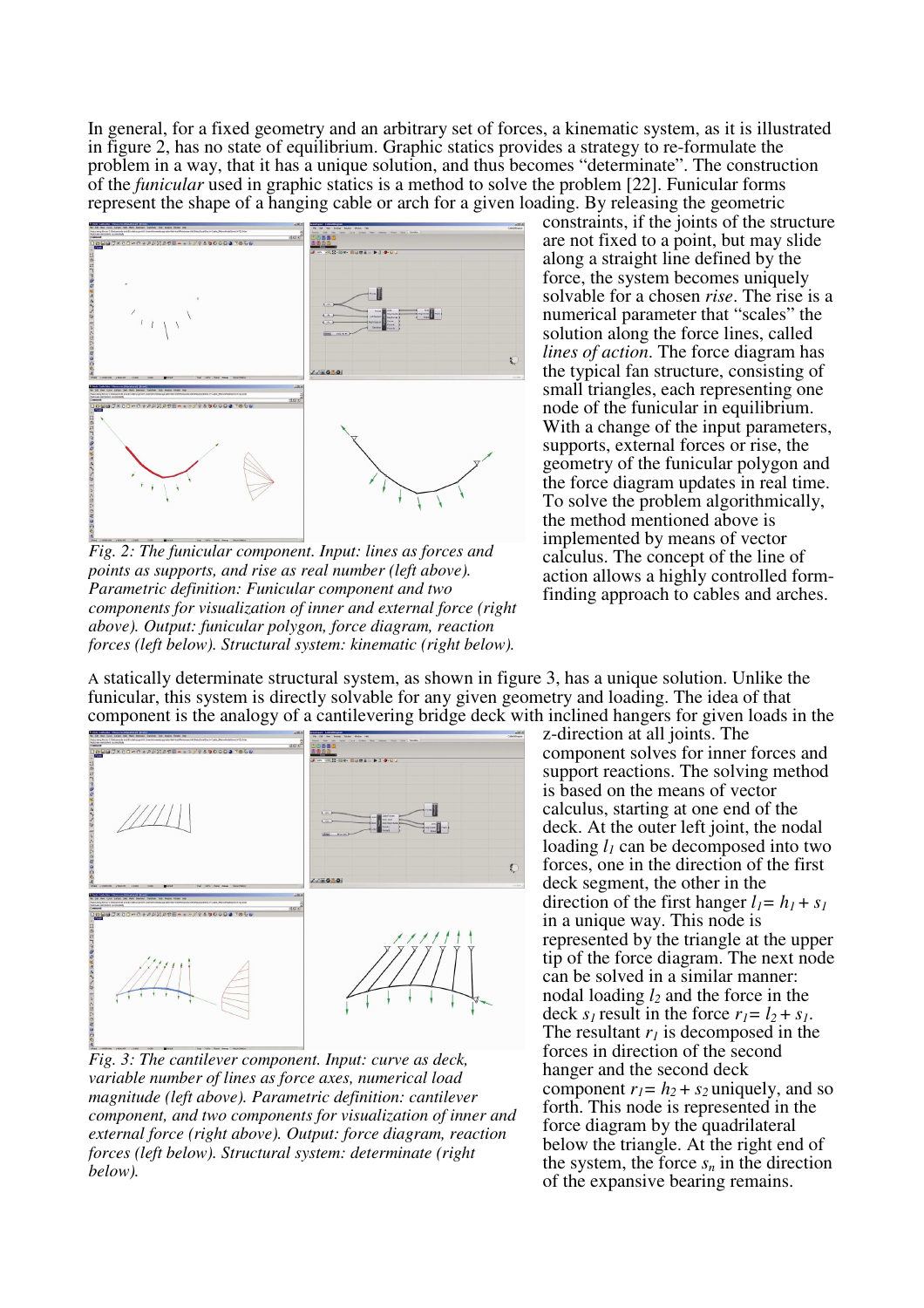

*Fig. 4: The system combined from the cantilever and the funicular system: Input: deck curve, hanger axes, supports of the funicular as points (left above). Parametric definition: merged definition of the cantilever and the funicular (right above). Output: reaction forces and joined force diagrams (left below). Structural system: kinematic (right below).*

The system shown in figure 4 is a combination of the two antecedent systems: the cantilevering deck is combined with a funicular. The forces pulling from the deck of the cantilever downwards are transferred into the hanger. By connecting the output node of the cantilever component to the input node of the forces of the funicular in the visual programming editor, the two systems merge. Also, the two force diagrams join together in the lines that represent the hanger forces, respectively the external forces of the funicular system. This example clearly illustrates the advantage of using a visual programming editor. The combination of structural subsystems in greater structures becomes very intuitive through the visualization of both the geometry and the functional relationship defined by the component network in the VPE.

### **3.4 Data transition**

To provide a smooth transition of the parametric model data to commercial structural design software, in order to carry out a analysis of the usability of the designed structure in later design stages, a custom routine has been developed using *Rhinoscript*, a scripting language for the CAD system Rhinoceros. This routine is able to export supports, axis and external forces in a structured branches/nodes table, in this case tailored for the FEM software *SOFiSTiK Version 24*. For this paper, member sections are generated in proportional relation to the inner force. An implementation that would incorporate also buckling of the members is straight forward.

### **4. Results**

#### **4.1 Analysis of an indeterminate arch**

In section 3, exclusively pin-jointed determinate or kinematic systems have been modelled. This example shows how to use the proposed tools combined with a generic minimization routine, for the analysis of a planar indeterminate structure. An arch with two fixed ends is analysed using the



*Fig. 5: Elastic line of thrust for a given arch and loading* 

concept of the *elastic line of thrust* devloped by Winkler [23]. In order to find the "correct" line of thrust from the infite number of possible funiculars, he assumed that the one closest to the center line of gravity, in a least square sense, is the solution. Therefore, Winkler analytically solved the minimization of the sum of squares *I* of the vertical distances from the thrust line to the line of gravity, in dependency of three free parameters of the arch.

For this example, a distributed Load *L* defined by two curves, the arch geometry including the line of gravity *c*, and two curves *a, b* defining the two supports, is given (Fig. 5). The distributed load *L* is represented by a discrete set of forces. A parametric model of the funicular *f* defined by the load *L*, the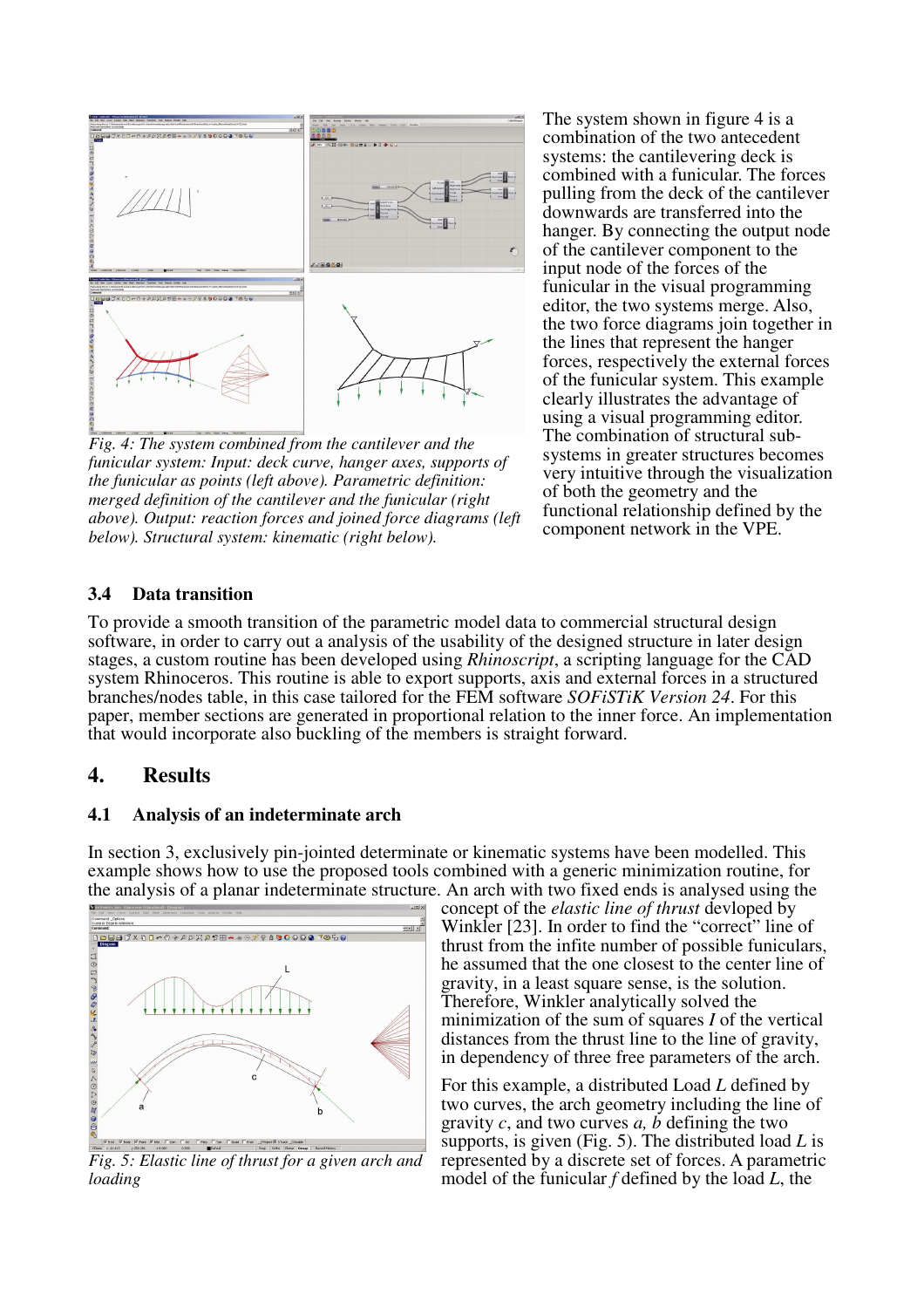supports  $A = a(p)$ ,  $B = b(q)$  as parametric description of the input lines a and b, and rise *r*, is set up. The parameters *p* and *q* are identifying the position of the support points on the lines a and b. The vertical distances between  $f$  and  $c$  are referred to as  $z_i$ . The elastic line of thrust is uniquely defined by the combination  $p_{el}$ ,  $q_{el}$ ,  $r_{el}$ , which minimizes (1) for  $p, q \in [0; 1]$ ,  $r > 0$ .

$$
I = \sum z_i^2 \qquad (1)
$$

A generic minimization tool that is a build-in part of the associative modelling system is used, in order to minimize *I* by a parameter search for *p, q* and *r.* The distance of the elastic line of thrust to the arch edges is a measure for the safety of the arch. The application of this elastic arch theory is only valid for fixed supports, a condition that most likely is not the case for historic masonry arches, but might be the case for reinforced concrete structures.

On the one hand, the built-in minimization routine is not very powerful; the solving time takes up to 30 seconds for the presented example with 18 single loads, using an Intel Core Duo Processor with 2.8 GHz. On the other hand, the used minimization component, based on a genetic algorithm, is very flexible and robust; it can be used for the parameter search of any value that is described in a parametric relationship from input values. Similar approaches could be used to solve other indeterminate structures.

#### **4.2 Design of a parametric funicular system in space**

The examples presented in section 3 are all planar systems. This example will show a combination of several planar systems to a spatial system in one parametric model. The aim of this model is to generate a trussed structure with efficient load-bearing capacities for a given set of loads applied to one chord that has a given arbitrary shape in elevation. The model is controlled by several geometric and a numerical parameter, the form of the funicular chord adapts to parameter changes. The structure is symmetric in plan.



*Fig. 6: Three instance of the parametric model of a funicular structure in space. The first example (left) is based on a straight line* m *defining the elevation of the loaded chords, a rise* r > 0 *that results in a funicular in compression, and the axes between* m *and* n *defining the position and orientation of the connecting members between the chords. For the second example, the supports* P *and* Q *are lowered, and* m *is replaced by a curve, still the rise* r > 0, *position and orientation of* n *is adapted. In the third example (right),* m *is deformed, the position of the supports is lifted, and the value of the rise* r < 0*, thus the funicular is in tension.* 

The geometric parameters are two support points of the funicular *P* and *Q*, a guiding curve *m* of the elevation of the two load-bearing chords as spline, and a straight line *n* that controls the directions of the truss members connecting both load-bearing chords with the funicular (Fig. 6). Numerically, the number of connecting members, the width of the upper chord, and the rise of the funicular can be controlled. The curves *m* and *n* are divided in segments, the division points are connected by straight lines. These lines determine the axes of the connecting members between the upper and lower chord. The geometric input objects, *P*, *Q*, *m* and *n* have to lie in one vertical plane *E*. This parametric model is based on the system presented above (Fig. 4). Basically, the loaded chord has been split up into two chords that are symmetrically positioned on both sides of *E*. The triangles that connect the funicular with the loaded chord are separate planar systems. This system has four support reactions: two forces at the supports of the funicular, and two forces at the end of the upper deck.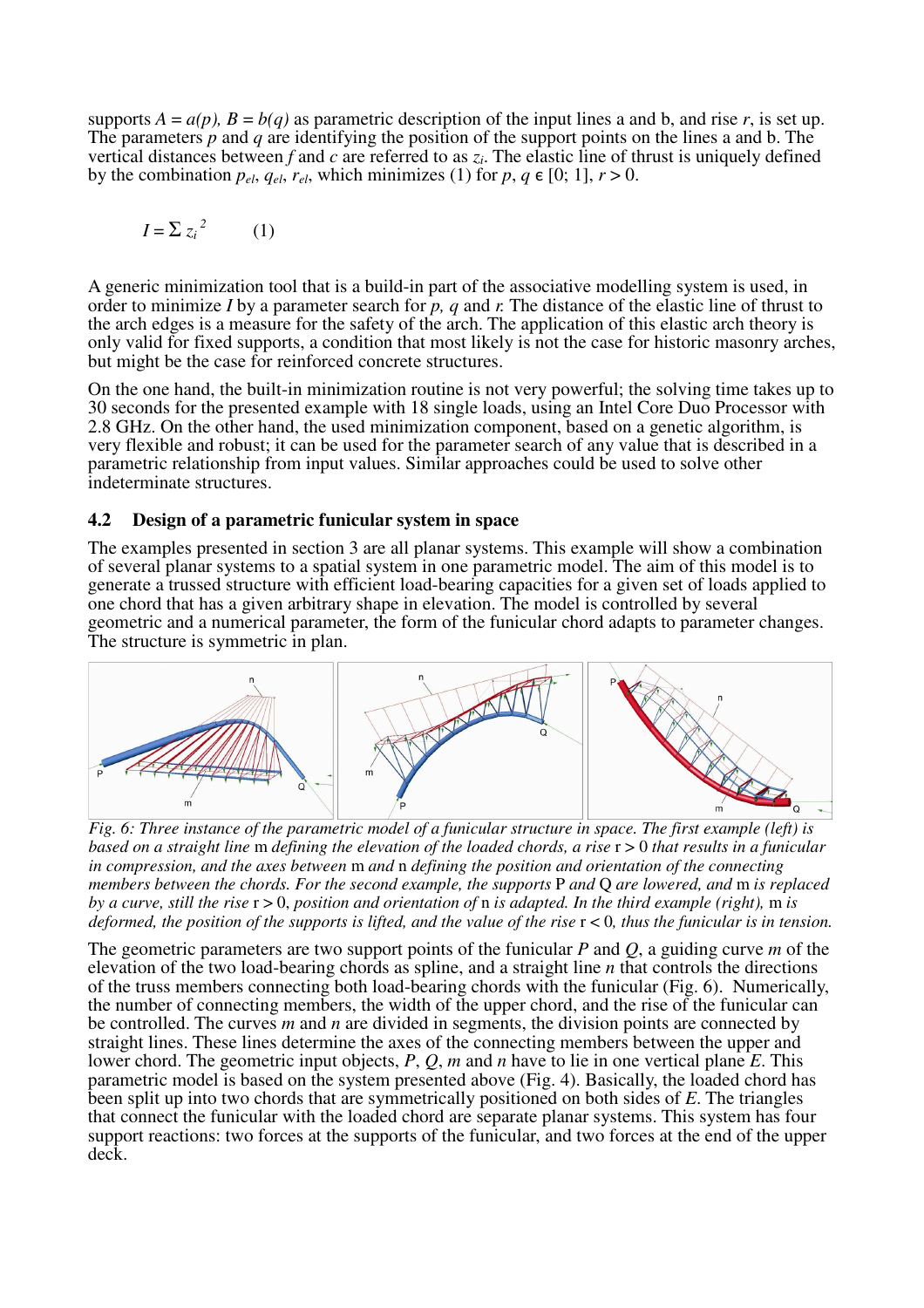

*Fig. 7: Result of the FEM analysis, based truss elements that can only transfer axial forces* 

This parametric model allows for the intuitive exploration of the formal freedom of the structure in space. The visualization of magnitude and sign of the axial forces leads to an intuitive understanding of the effect of geometric transformations on the inner force-flow. Due to the funicular shape of one chord, in general, the force-flow of all instances of this model is highly efficient. Changes in the controlling parameters of this model with 10 segments are updated in approximately one second, using an Intel Core Duo Processor with 2.8 GHz. That seems to be slow, but the prototypical character of the implementation of the tools via a scripting language has to be taken ino account.

In order to verify the proposition of equilibrium of the parametric geometry for a set of external forces, one instance of the structure, including the loads, has been transferred to the FEM analysis software SOFiSTiK, via the tailored interface described in section 3.4. A finite element analysis, using truss elements that can only transfer axial forces, has been carried out. The first naive approach failed. The used solver based on the Crisfield method could not find an equilibrium state with the supports provided in the parametric model; it failed by torsion of the upper chords. Several means had to be introduced to avoid this: additional vertical sliding supports at the upper ends of the upper chords have been introduced, as well as diagonals between these chords. Finally, for the system shown in figure 7, which is still kinematic, the predicted equilibrium state could be reproduced using the analysis software.

# **5. Conclusions and Future Work**

The results presented in the previous section demonstrate the power and validity of the described concepts, and the flexibility of the framework for design and analysis even with only a few prototypically implemented functionalities. The parametric model from section 4.2 shows the possible divergence in geometry and inner force-flow of different instances of a parametric model based on these tools: different structures can be derived from the same model with just a few parameter changes, while maintaining the structural efficiency resulting from the funicular shape of the chord. The arch analysis described in section 4.1 illustrates the value of the presented tools as a flexible analysis environment. Besides this, the didactical significance of this component-based attempt should be emphasised: the possibility to build up advanced structural analysis concepts from basic ones. Finally, the visual and interactive approach presented in this paper helps to bridge the gap between design and analysis methods, and might advance creativity in early stages of structural design.

Future work will focus on the extension of the concepts presented in this paper to fully 3 dimensional funicular forms. A publication about concepts for the generation of linear funiculars in space is planed [24]. Furthermore, tools for the design of spatial planar structures like shells and space frames will be incorporated in the framework.

# **6. Acknowledgements**

We thank Juliana Felkner and Marco Bahr for careful and patient editing.

# **7. References**

- [1] MAURER B. and RAMM E., "Zeichnen als Sprache des Ingenieurs", in *Karl Culmann und die graphische Statik*. Verlag für Geschichte der Naturwissenschaft und der Technik, Berlin, 1998, p. 205.
- [2] FERGUSSON E. S., "The Mind's Eye: Nonverbal Thought in Technology", *Science*. New Series, Vol. 197, No. 4306, 1977, pp. 827-836.